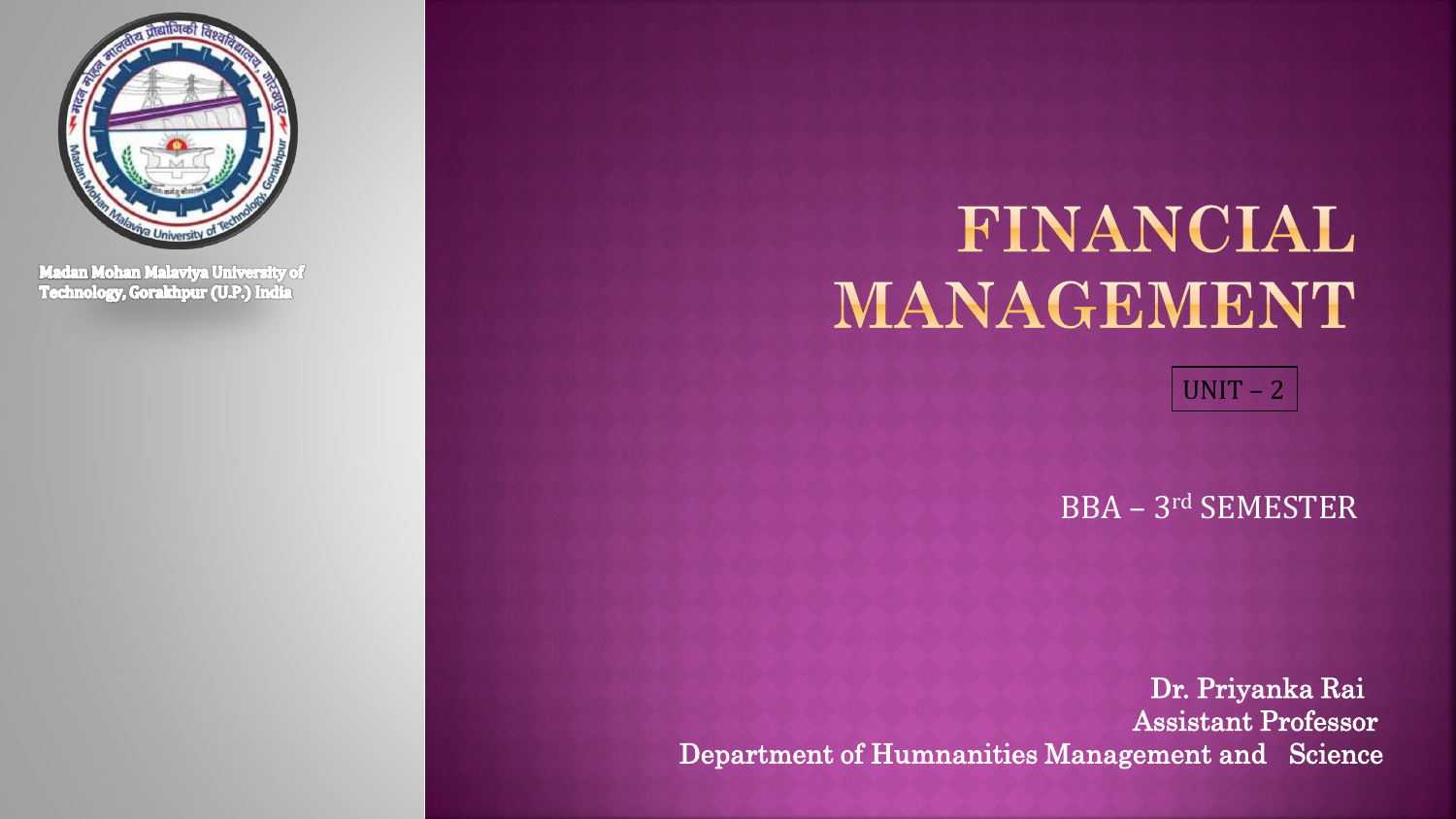# CONTENT

- Investment decisions:
	- **Meaning & Significance**
- Capital budgeting :
	- **Concept, process & Significance**

## Technique Of capital budgeting-

 Traditional Technique –( pay-back period, net present value , Internal rate of return , profitability Index

## Capital Rationing:

Concept

## Leverage :

- **Concept, significance**
- Types operating , Financial, combined leverage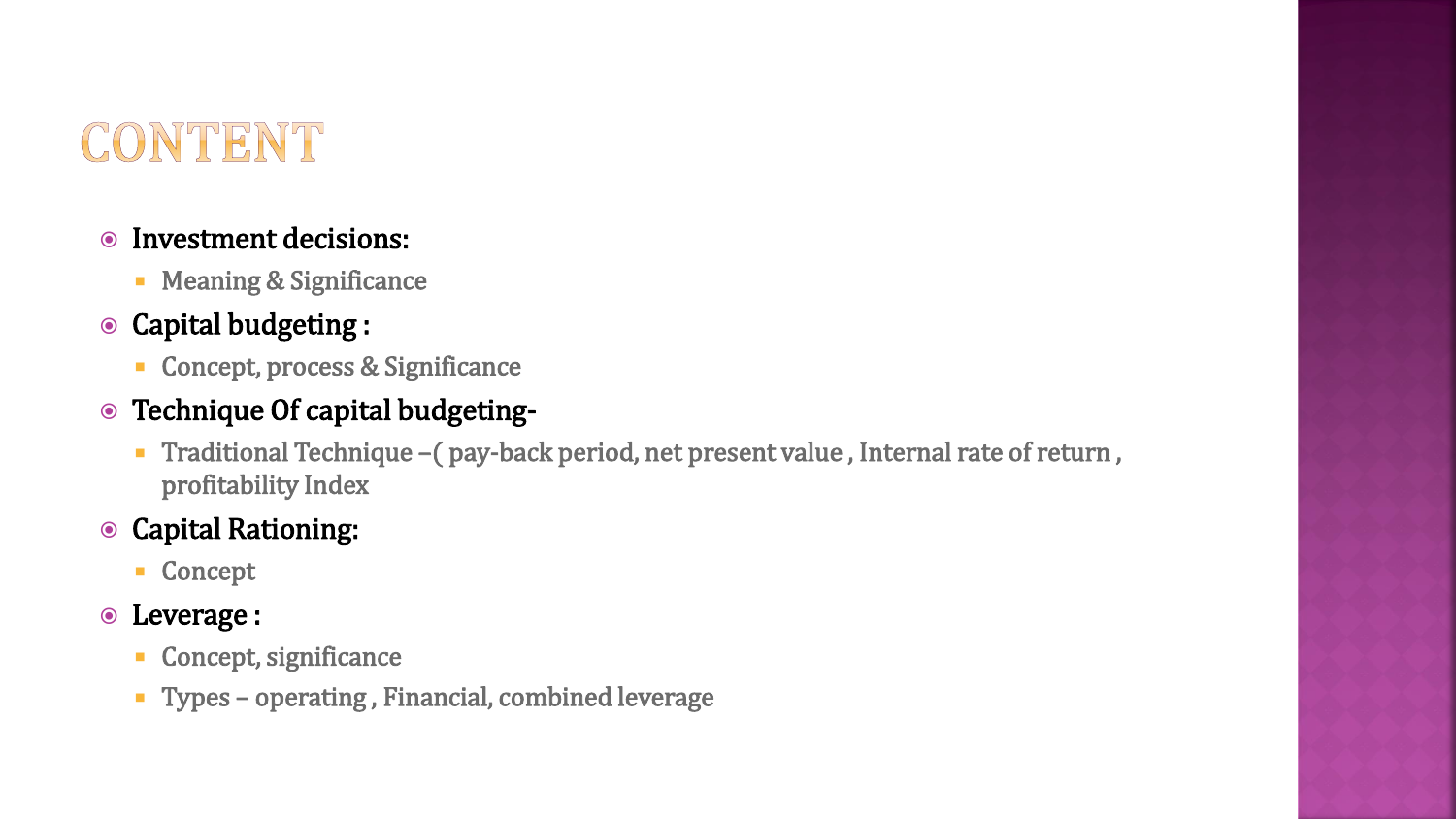# INVESTMENT DECISIONS

Investment decision It relates to as how the funds of a firm are to be invested into different assets, so that the firm is able to earn highest possible return for the investors. Investment decision can be long-term, also known as capital budgeting where the funds are commited into long-term basis. Short-term investment decision also known as working capital decision and it is concerned with the levels of cash, inventories and debtors . Investment decision can be long-term and short-term.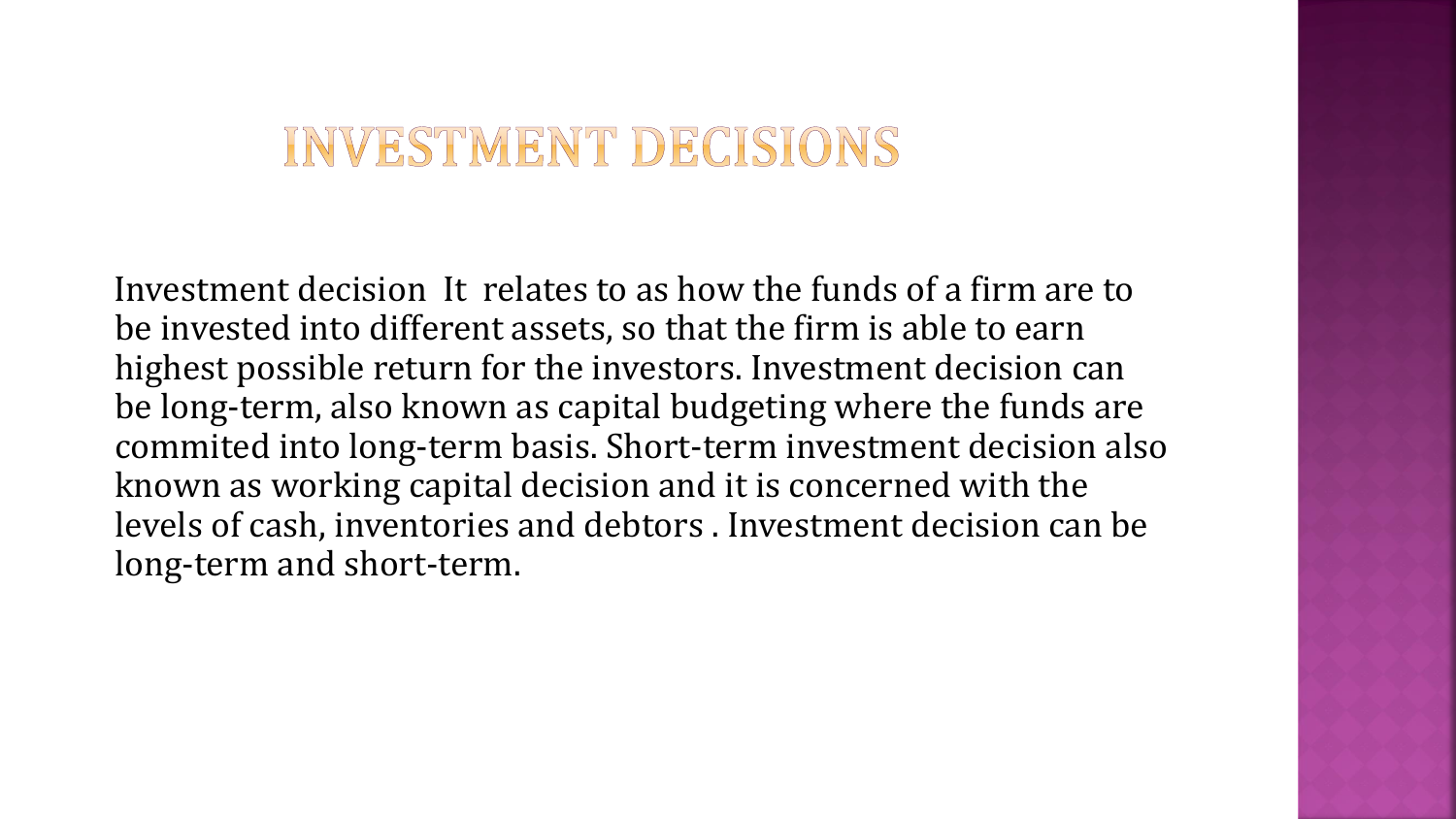

These assets fall into two categories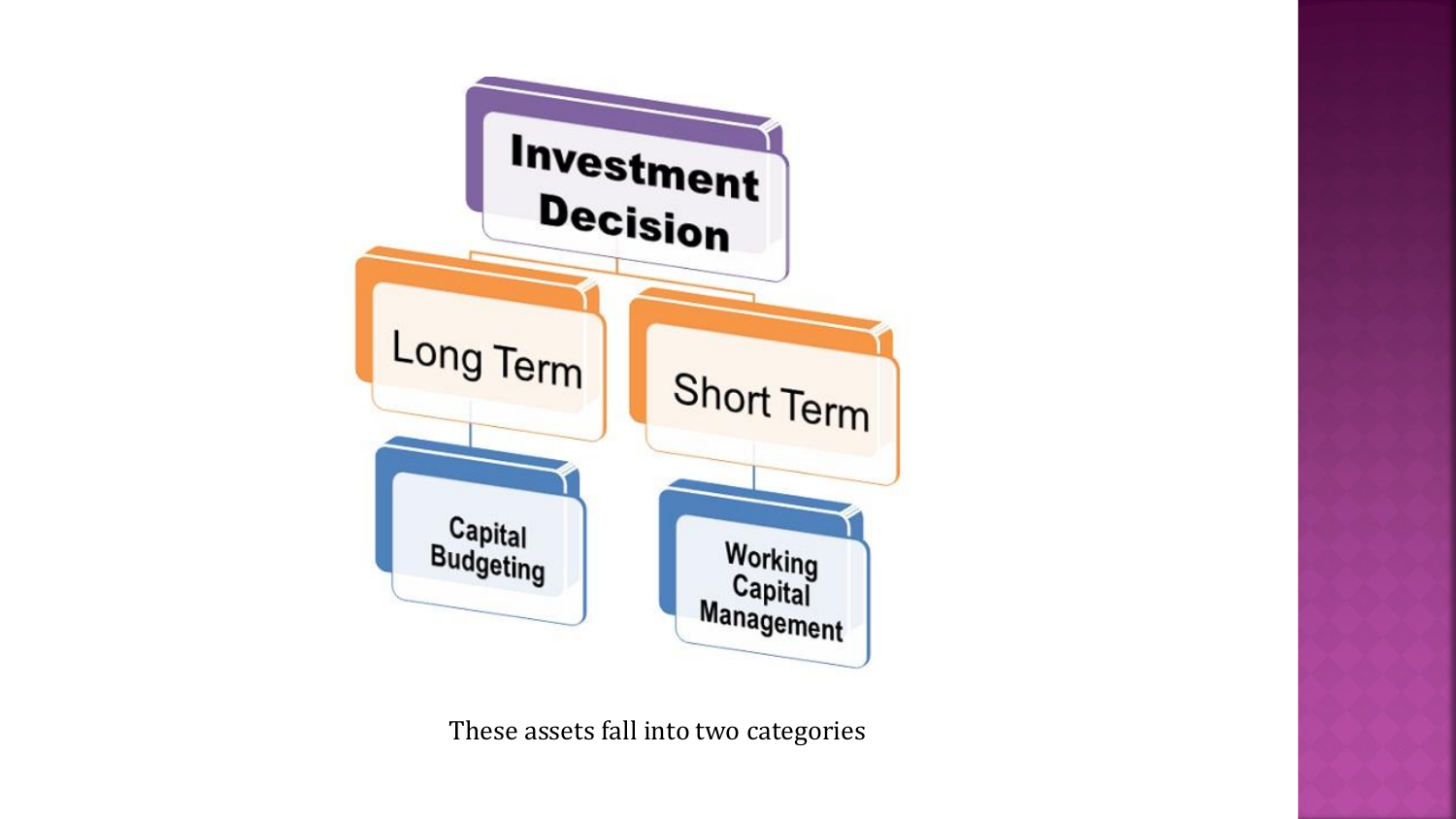## Long Term Assets

### • Capital Budgeting

The decision of investing funds in the long term assets is known as Capital Budgeting. Thus, Capital Budgeting is the process of selecting the asset or an investment proposal that will yield returns over a long period.

The first step involved in Capital Budgeting is to select the asset, whether existing or new on the basis of benefits that will be derived from it in the future.

The next step is to analyze the proposal's uncertainty and risk involved in it. Since the benefits are to be accrued in the future, the uncertainty is high with respect to its returns. Finally, the minimum rate of return is to be set against which the performance of the long-term project can be evaluated.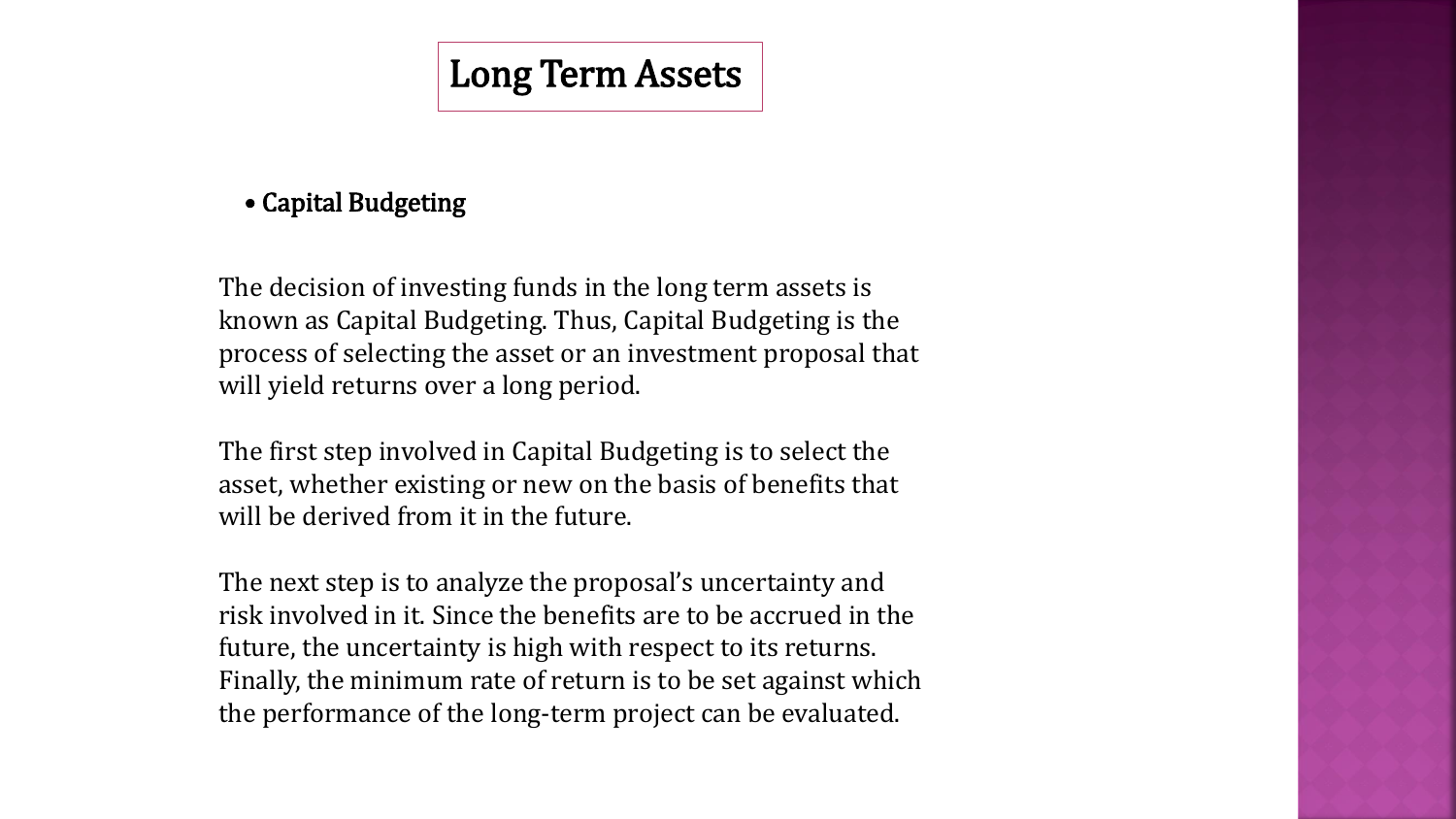# Short-Term Assets

#### • Working Capital Management

The investment made in the current assets or short term assets is termed as Working Capital Management. The working capital management deals with the management of current assets that are highly liquid in nature.

The investment decision in short-term assets is crucial for an organization as a short term survival is necessary for the long-term success. Through working capital management, a firm tries to maintain a trade-off between the profitability and the liquidity.

In case a firm has an inadequate working capital i.e. less funds invested in the short term assets, then the firm may not be able to pay off its current liabilities and may result in bankruptcy. Or in case the firm has more current assets than required, it can have an adverse effect on the profitability of the firm.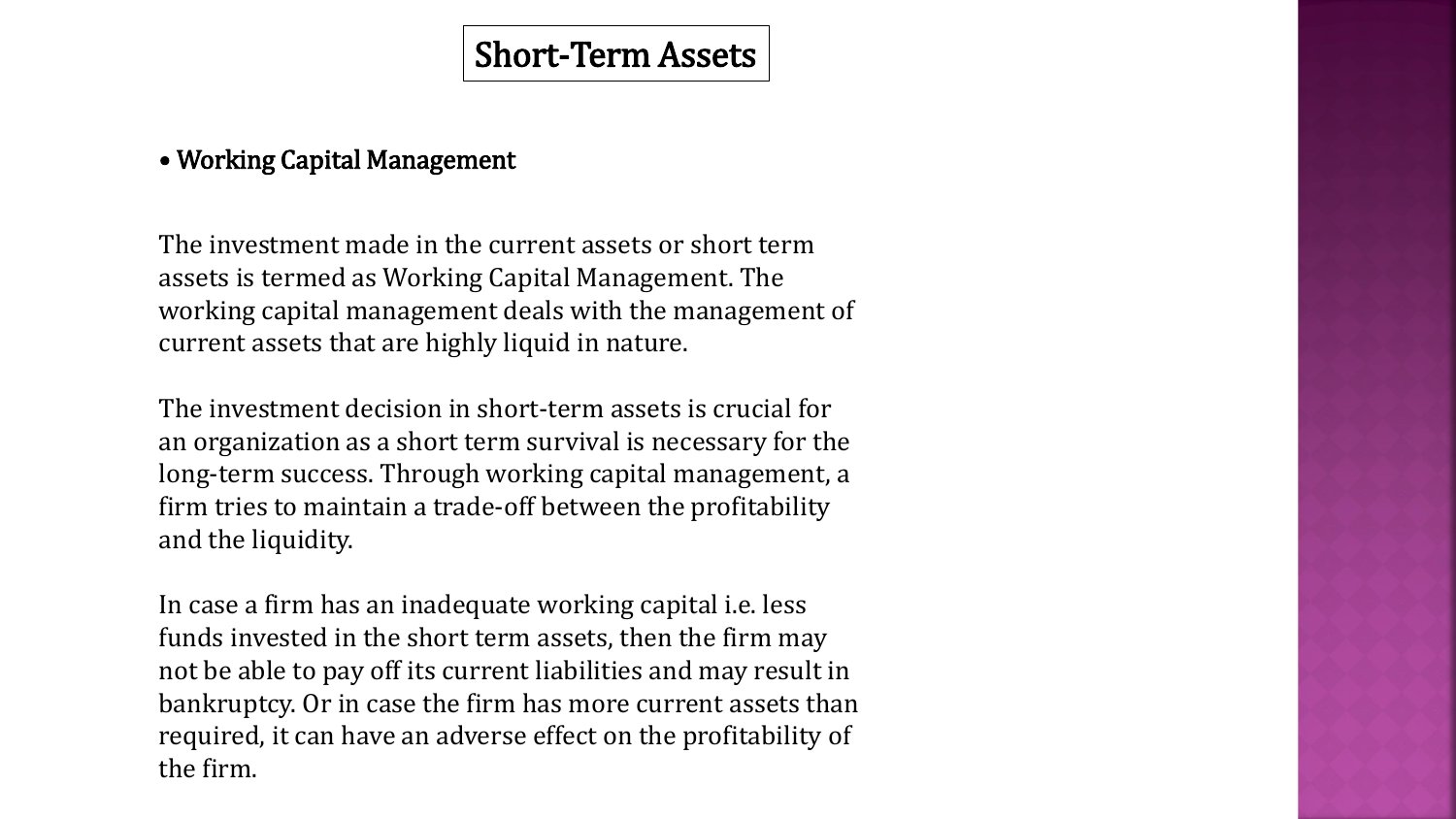## Significance of investment decisions

#### (a) Investment Linked with Objectives :

An enterprise with an objective of survival and growth, incurs capital expenditure every year and takes investment decisions e.g., investment in fixed assets and inventory.

### (b) Long Term Commitments :

A capital project, like hydroelectric project is expected to bring benefits in future years. Such projects require the commitment of funds for future years, and draw the future direction by determining its product, markets, production facilities and technology.

### (c) No-Going Back:

It is difficult to reverse a capital project decision.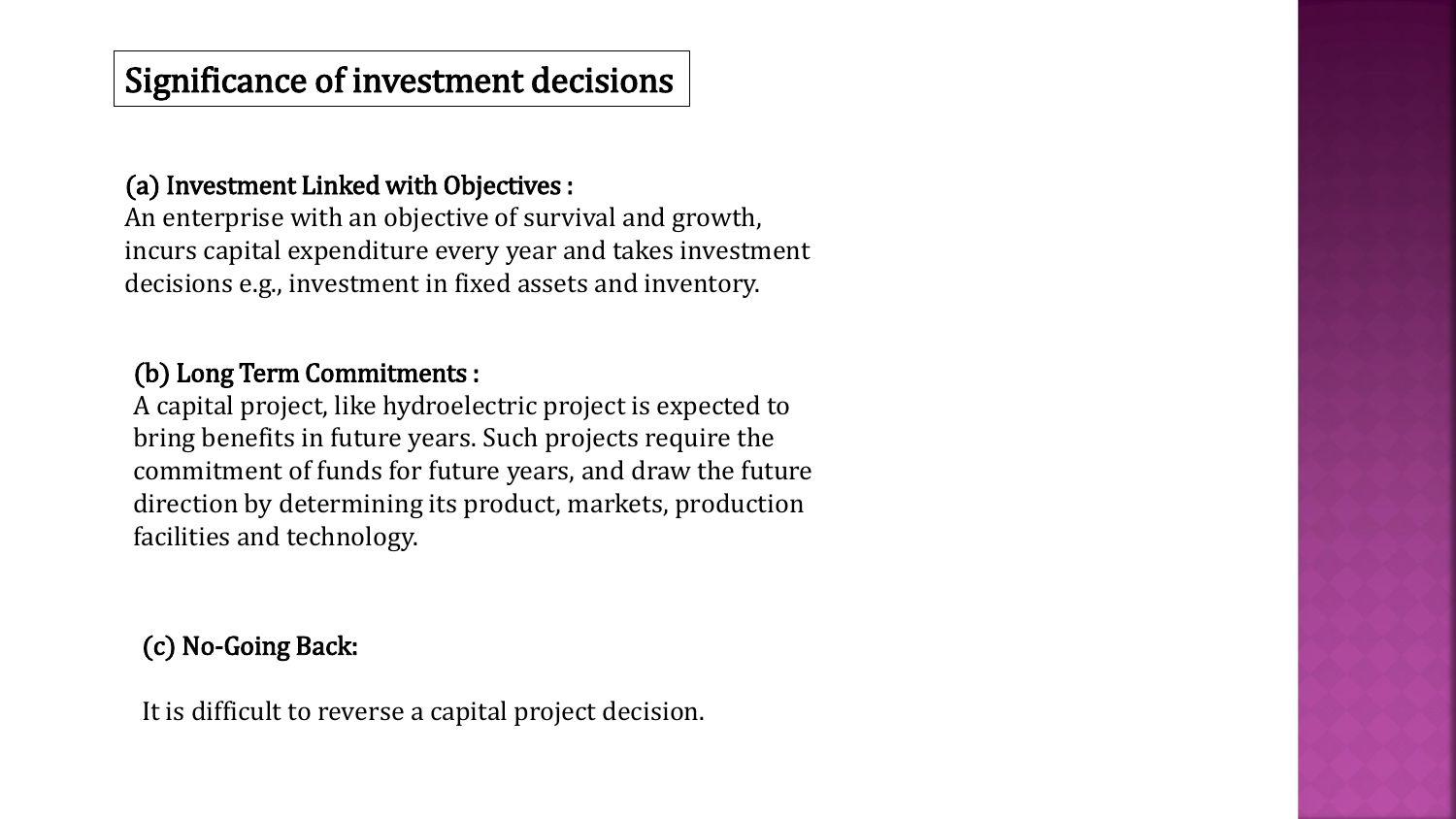# CAPITAL BUDGETING

Capital budgeting is a company's formal process used for evaluating potential expenditures or investments that are significant in amount. It involves the decision to invest the current funds for addition, disposition, modification or replacement of fixed assets. The large expenditures include the purchase of fixed assets like land and building, new equipments, rebuilding or replacing existing equipments, research and development, etc. The large amounts spent for these types of projects are known as capital expenditures. Capital Budgeting is a tool for maximizing a company's future profits since most companies are able to manage only a limited number of large projects at any one time.

Capital budgeting usually involves calculation of each project's future accounting profit by period, the cash flow by period, the present value of cash flows after considering time value of money, the number of years it takes for a project's cash flow to pay back the initial cash investment, an assessment of risk, and various other factors.

**Capital is the total investment of the company and budgeting is the art of building budgets.**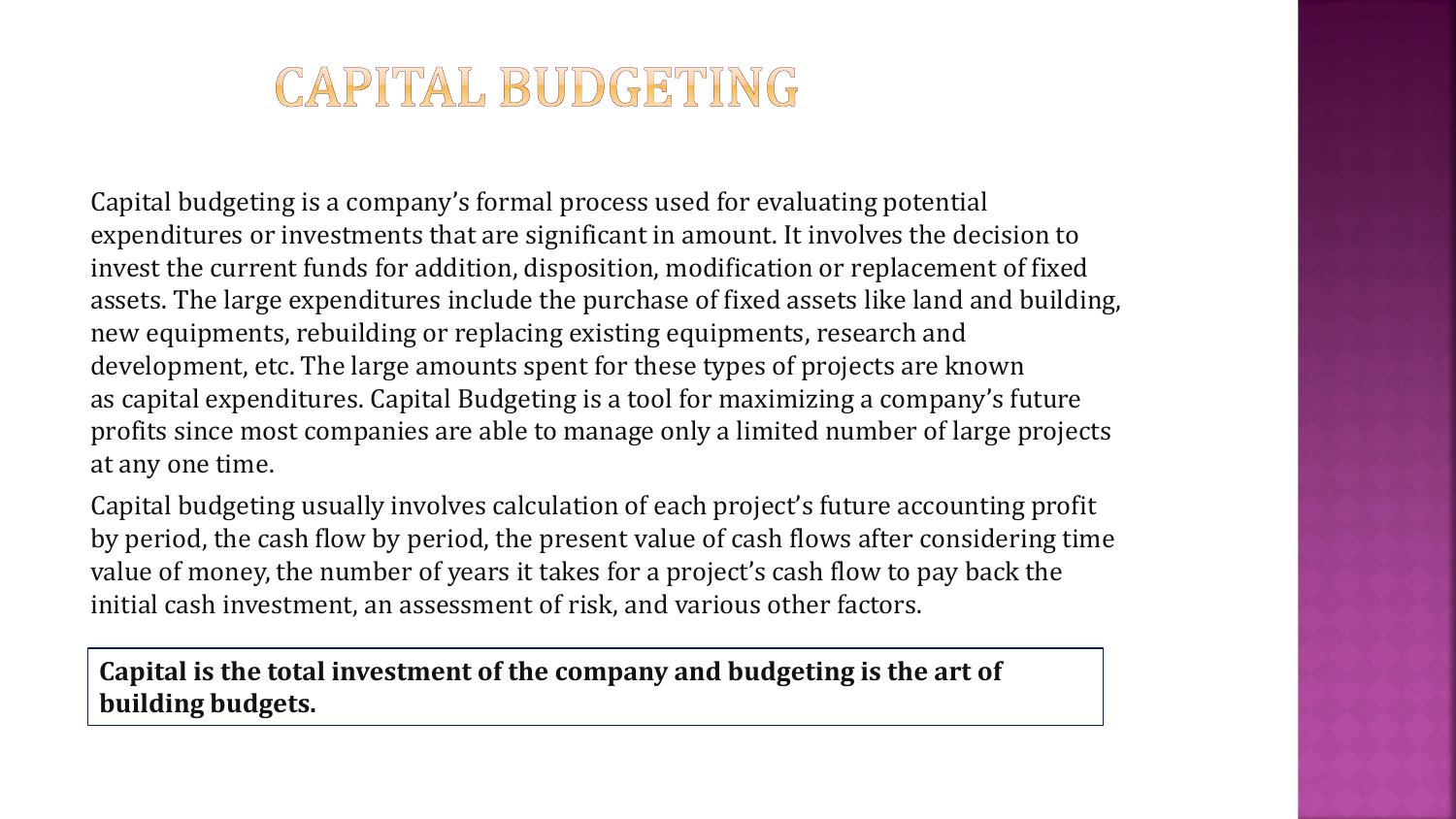## FEATURES OF CAPITAL BUDGETING

#### • Large Investments

Capital Budgeting is related to taking decisions requiring large funds. It is a process used for selecting the high-value capital projects by the management. Managers use capital budgeting for properly analysing different investment opportunities and take decision with proper care.

#### • Irreversible Decision

The decisions taken through the capital budgeting process are irreversible in nature. This process requires making choices for large fund investment in different capital projects available. A decision once taken becomes difficult to be amended as it involves the allocation of large funds and affects company growth. High-value asset once purchased can't be sold at the same prices and at the same time.

#### • High Risk

There is a high degree of risk involved in the capital budgeting process. Decisions taken in this process are concerned with future return and the future is uncertain. Future unforeseen like change in fashion and taste, technological and research advancement may lead to higher risk. It, therefore, involves critical analysis before taking any decision as there are a large amount of funds allocated by business through this process.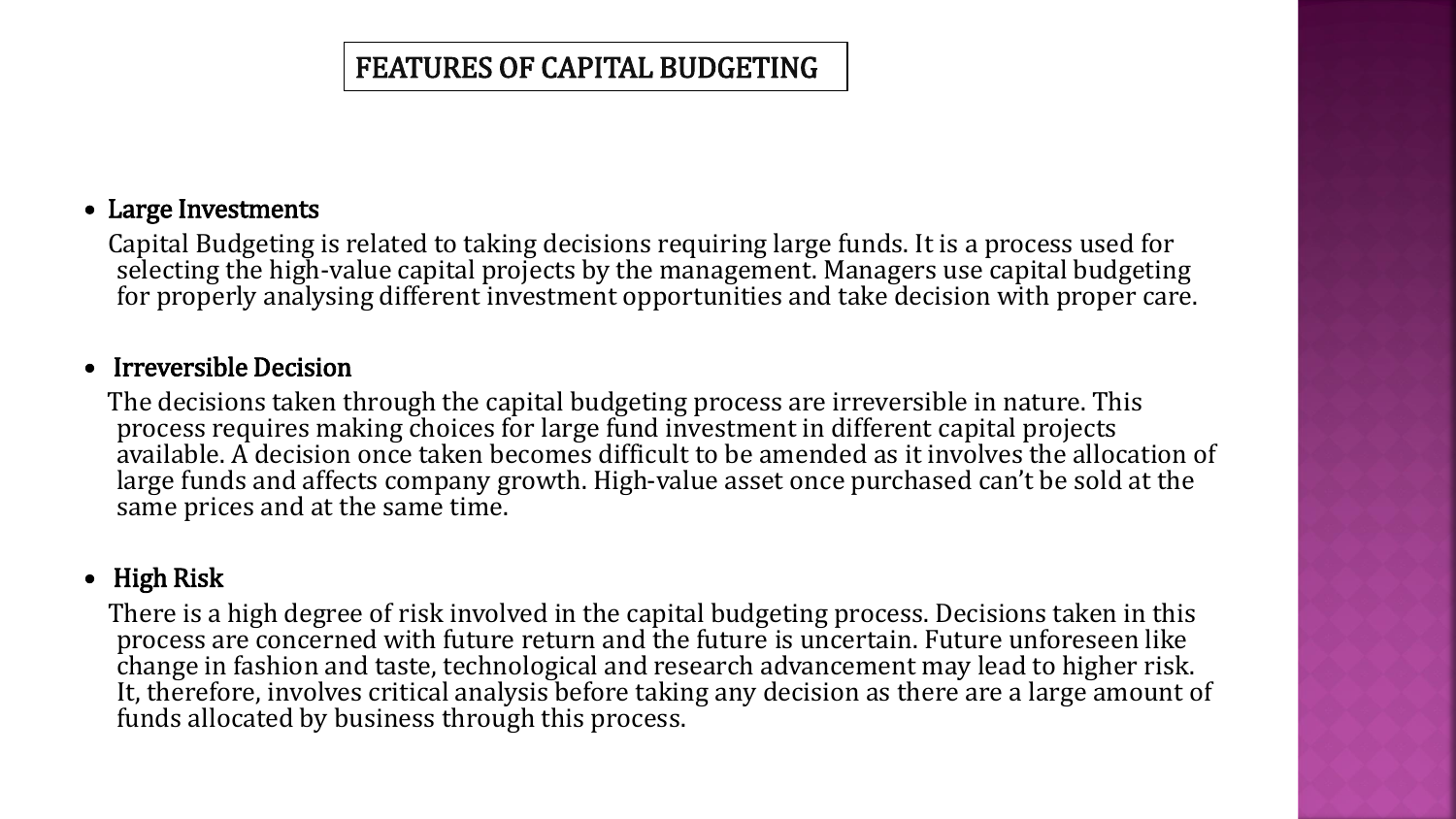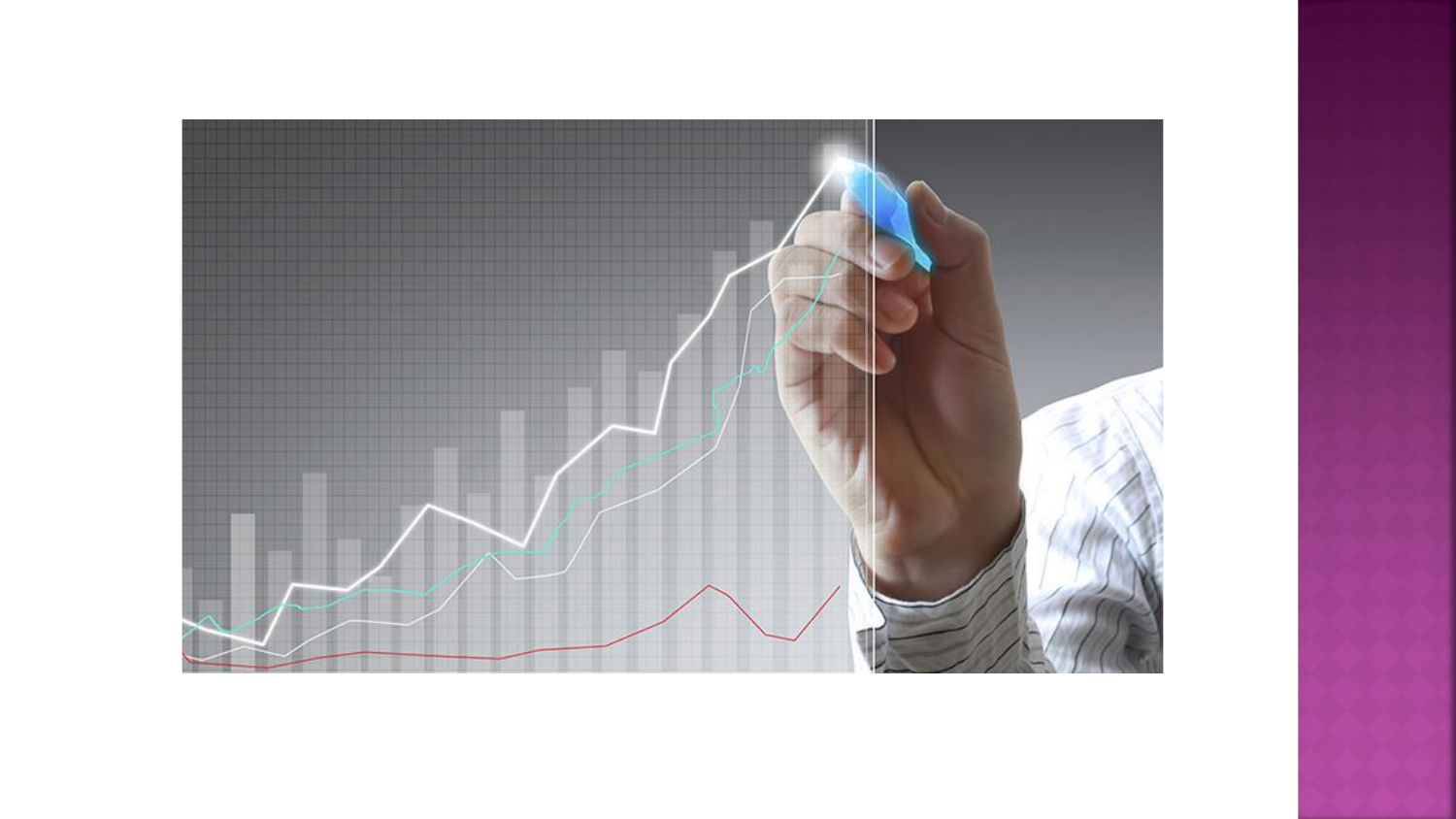### • Long Term Effect on Profitability

Capital Budgeting decisions have long term effects on the profit-earning capacity of the business. It involves decisions regarding large investments providing return to business. Decisions taken through capital budgeting affects both current and future earning potential of the company. Any unwise decision may affect business growth adversely and may be fatal. Therefore capital budget is termed us utmost function for every business which has great influence over its profitability.

#### • Impacts Cost Structure

The decisions taken through the capital budgeting process have a direct impact on the cost structure of the business. Through decision taken in this process, business commits themselves to costs like interest, insurance, rent, supervision etc. If the investment taken does not generate the anticipated income for the business, then it would increase the cost expenses and lead business to losses.

### • Difficult Decisions

Decisions taken through the capital budgeting process are difficult in nature. Decisions taken here are regarding the future which is uncertain and may have many unforeseen. It, therefore, becomes difficult for managers to choose the most profitable investment providing better return in future.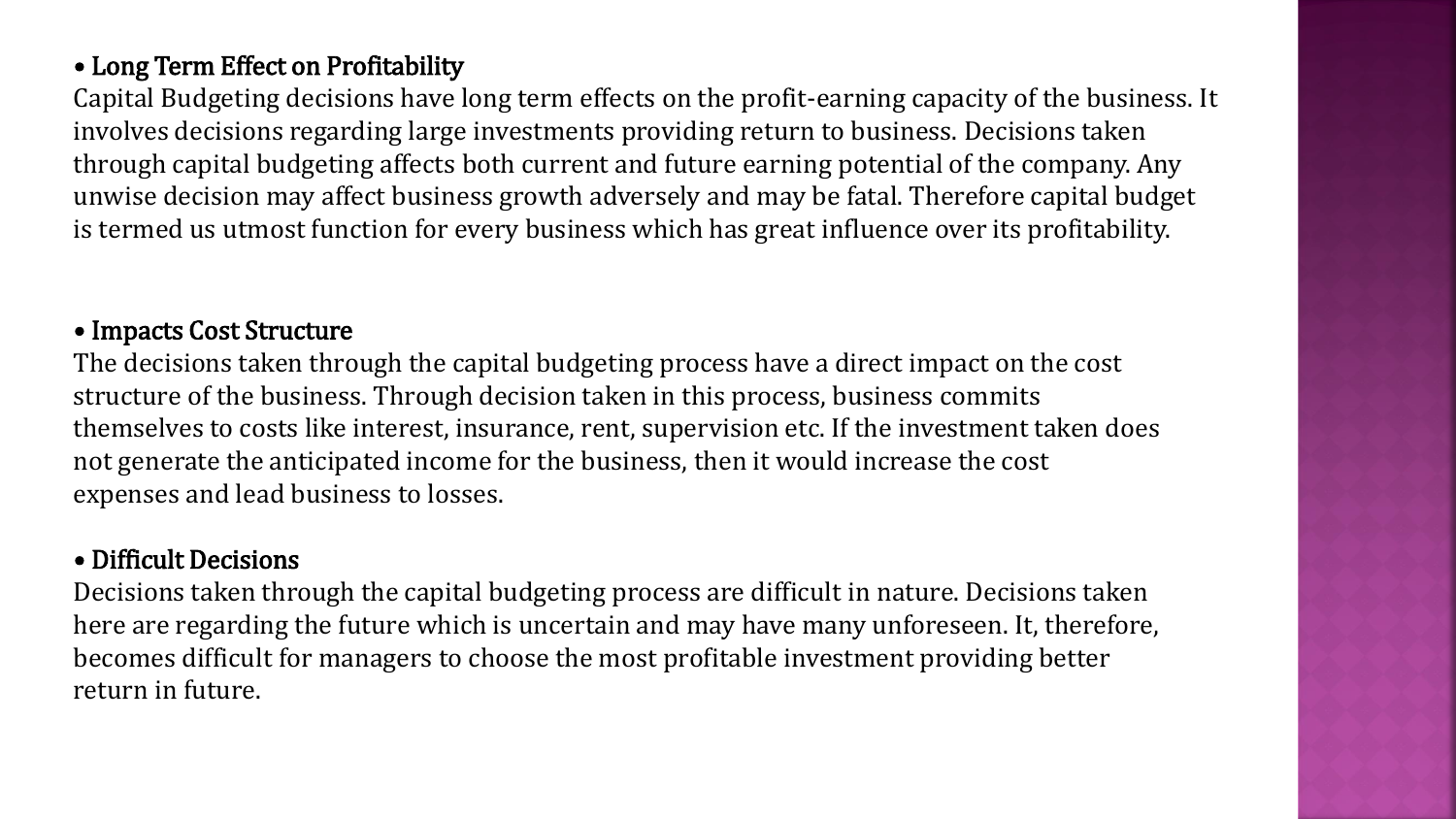# **CAPITAL BUDGETING PROCESS:**

#### A) Project identification and generation:

The first step towards capital budgeting is to generate a proposal for investments. There could be various reasons for taking up investments in a business. It could be addition of a new product line or expanding the existing one. It could be a proposal to either increase the production or reduce the costs of outputs.

#### B) Project Selection:

There is no such defined method for the selection of a proposal for investments as different businesses have different requirements. That is why, the approval of an investment proposal is done based on the selection criteria and screening process which is defined for every firm keeping in mind the objectives of the investment being undertaken.

Once the proposal has been finalized, the different alternatives for raising or acquiring funds have to be explored by the finance team. This is called preparing the capital budget. The average cost of funds has to be reduced. A detailed procedure for periodical reports and tracking the project for the lifetime needs to be streamlined in the initial phase itself. The final approvals are based on profitability, Economic constituents, viability and market conditions.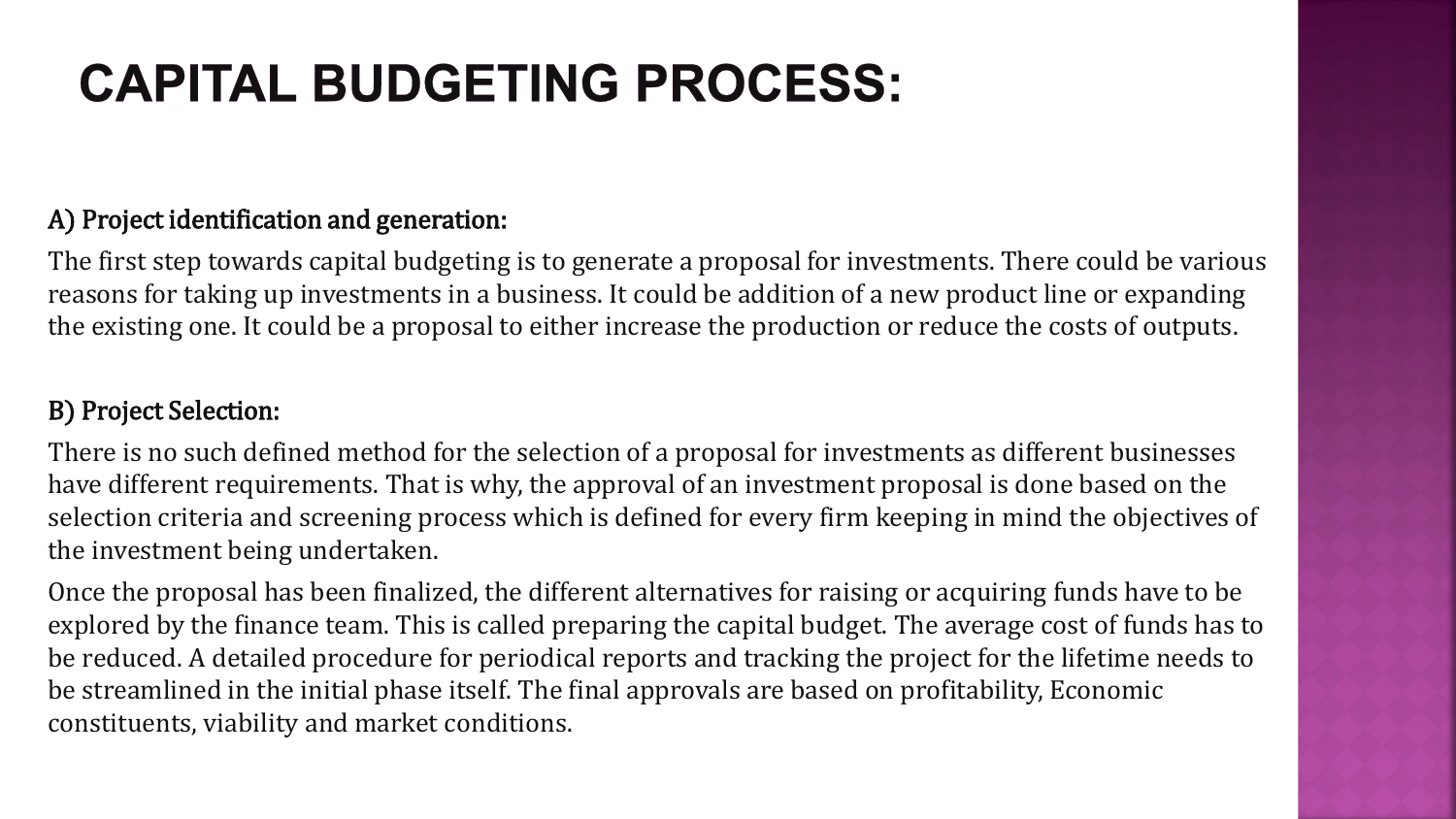### C) Project Screening and Evaluation:

This step mainly involves selecting all correct criteria's to judge the desirability of a proposal. This has to match the objective of the firm to maximize its market value. The tool of time value of money comes handy in this step.

Also the estimation of the benefits and the costs needs to be done. The total cash inflow and outflow along with the uncertainties and risks associated with the proposal has to be analyzed thoroughly and appropriate provisioning has to be done for the same.

### D) Implementation:

Money is spent and thus proposal is implemented. The different responsibilities like implementing the proposals, completion of the project within the requisite time period and reduction of cost are allotted. The management then takes up the task of monitoring and containing the implementation of the proposals.

### E) Performance review:

The final stage of capital budgeting involves comparison of actual results with the standard ones. The unfavorable results are identified and removing the various difficulties of the projects helps for future selection and execution of the proposals.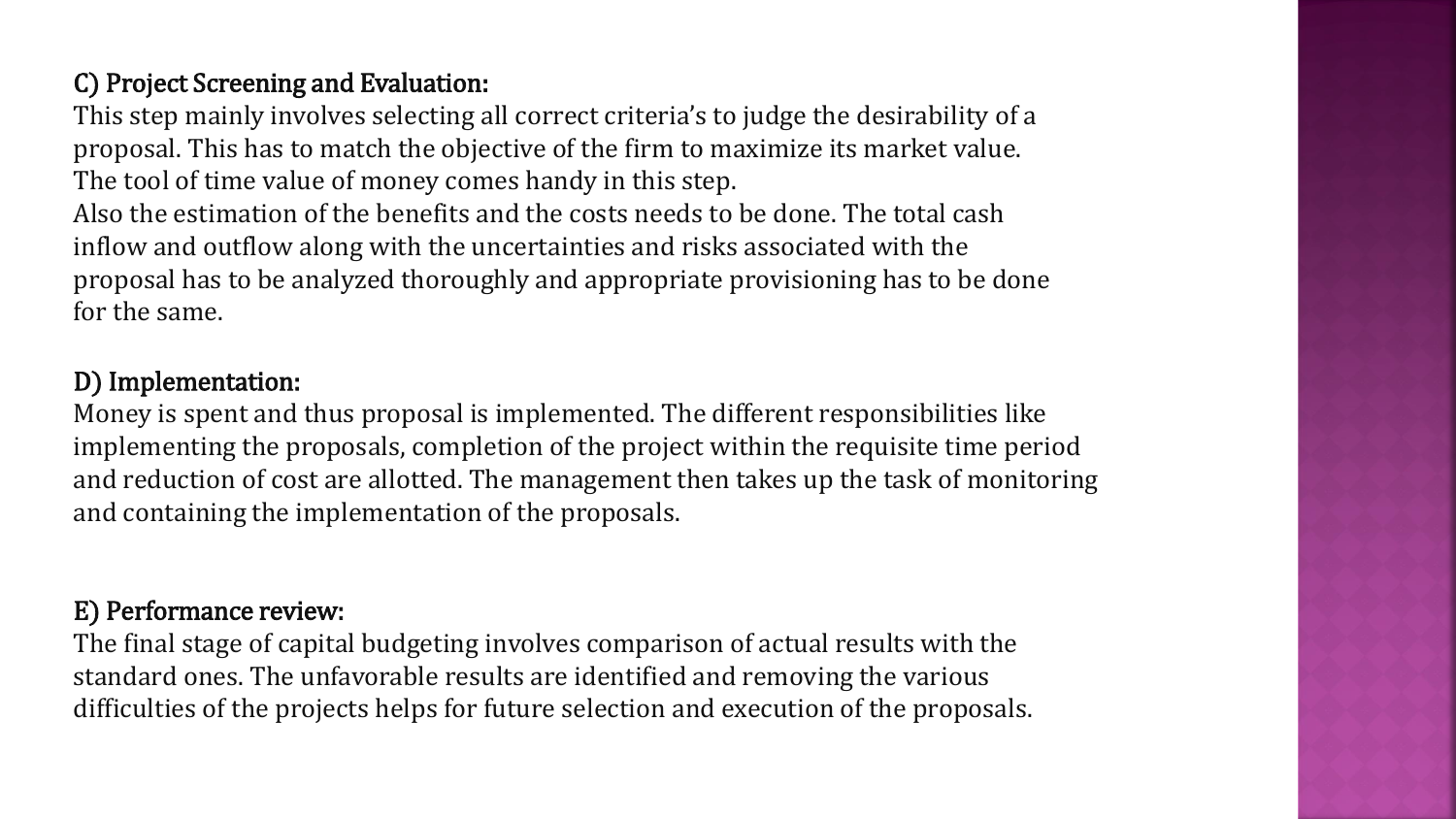# SIGNIFICANCE OF CAPITAL **BUDGETING:**

- Capital budgeting is probably the most important single area of decision making for the finance manager in respect of planning the fund requirements and allocating the funds and controlling its uses. In capital budgeting, an estimate is made of an expenditure whose results will be available for a number of years and it takes long period of working before the final results of the action can be known.
- Thus, decision in respect of capital expenditure is going to affect the firm's operations for years to come. An erroneous forecast of assets can entail the firm in financial hardships. If a firm has invested too much in fixed assets, it will be incurring unnecessarily heavy expenses.
- If it has not spent enough on fixed assets, it may not be able to produce competitively since its equipment may not be sufficiently modern. Further, it may lose a portion of its share to rival firms. Further, an ill-advised decision cannot be rectified frequently without seriously affecting the health of the firm.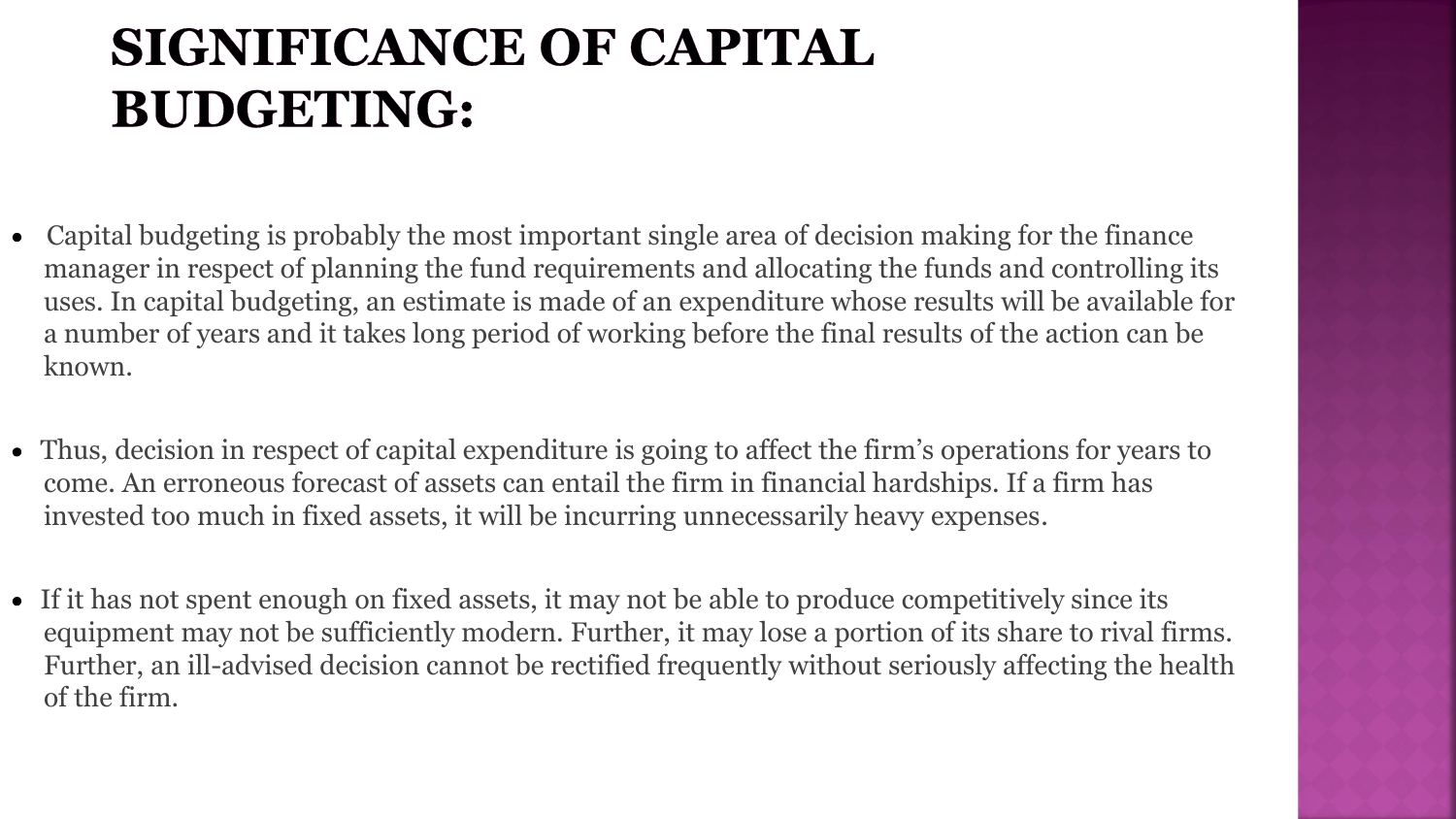• Capital budgeting also saves the company from other problems which may otherwise arise. For instance, workers who were hired for the project might be laid off if the project fails, creating morale and unemployment problems. Many of the fixed costs will still remain even if a plant is closed or is not producing. Advertising efforts will be wasted. Stock prices could be affected by the decline in income.

• Another important reason for the importance of capital expenditure decision is that acquisition of fixed assets involves substantial expenditure. Before a firm spends a large amount of money, it must make the proper plans for raising large funds which cannot come automatically. A firm contemplating a major capital expenditure programme may need to arrange funds many years in advance to be sure of having the funds when needed.

• Capital budgeting provides useful tool with the help of which the management can reach prudent investment decision. It provides criterion of ranking investment project in terms of economic desirability. Projects yielding highest returns and involving less cost and risk may be given top priority.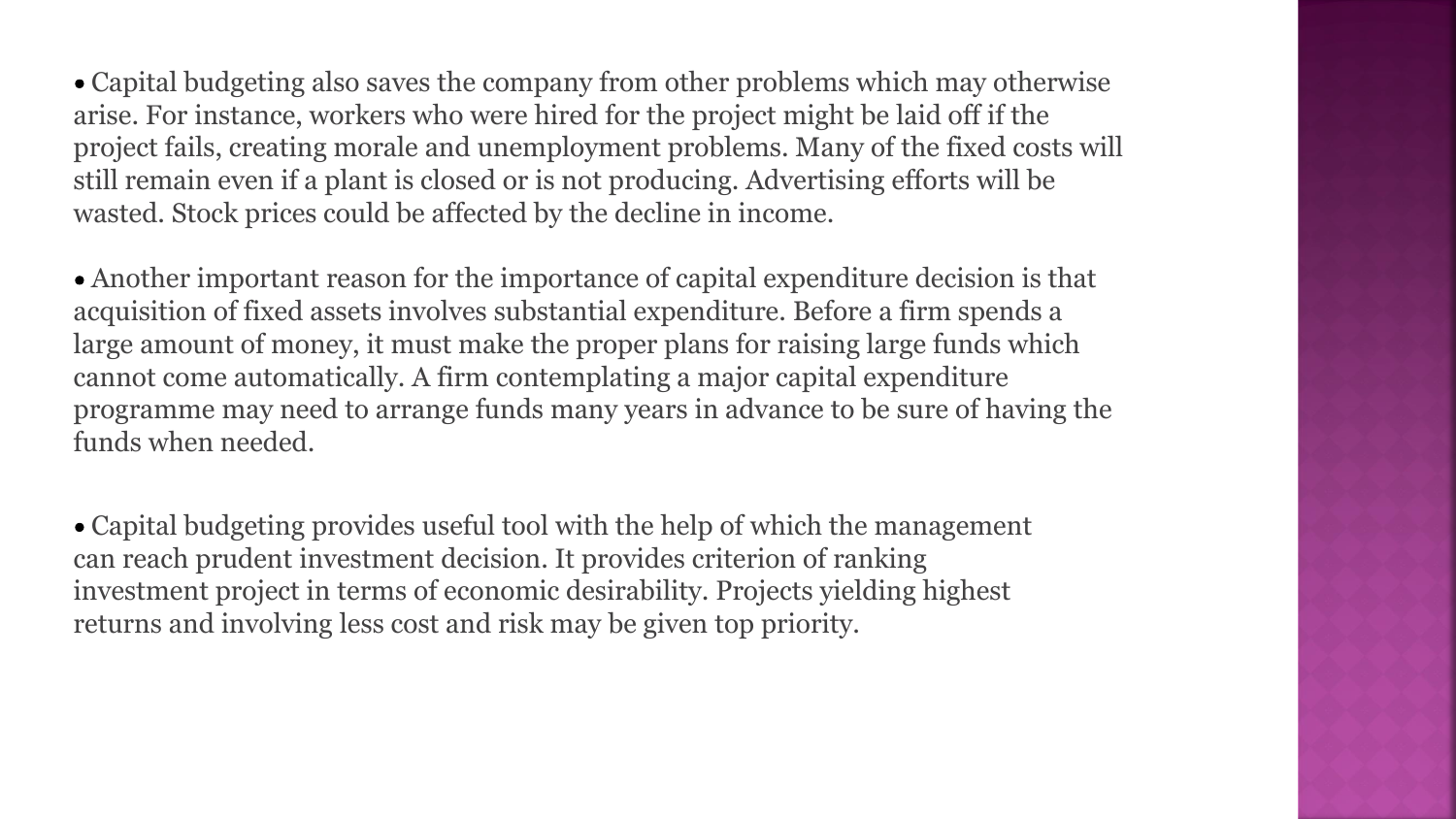• Capital budgeting provides quantitative evidence as to how much a firm should expand its total assets. This is provided by cut-off point—a point where marginal revenue and marginal cost equate. Not only is the capital budget a tool for decision making, it also acts as a planning and control device. As a planning tool, it helps the management to determine long-term capital requirements and timings of such requirements.

• Capital budget becomes a control device when it is employed to control expenditures. Planned outlays are limits to actual expenditure. The firm may also use the projected cash inflows and outflows as a standard with which to match the actual cash outflow and inflow of the capital budget. If costs deviate considerably, the company should investigate the variation in order to keep expenditure under control.

• In addition, other actions taken within the company regarding the project, such as finding suppliers of raw materials, are wasted if the capital-budgeting decision must later be revoked. Poor capital-budgeting decision may also harm the company's competitive position because the company will not have the most efficient productive assets needed to compete in world market.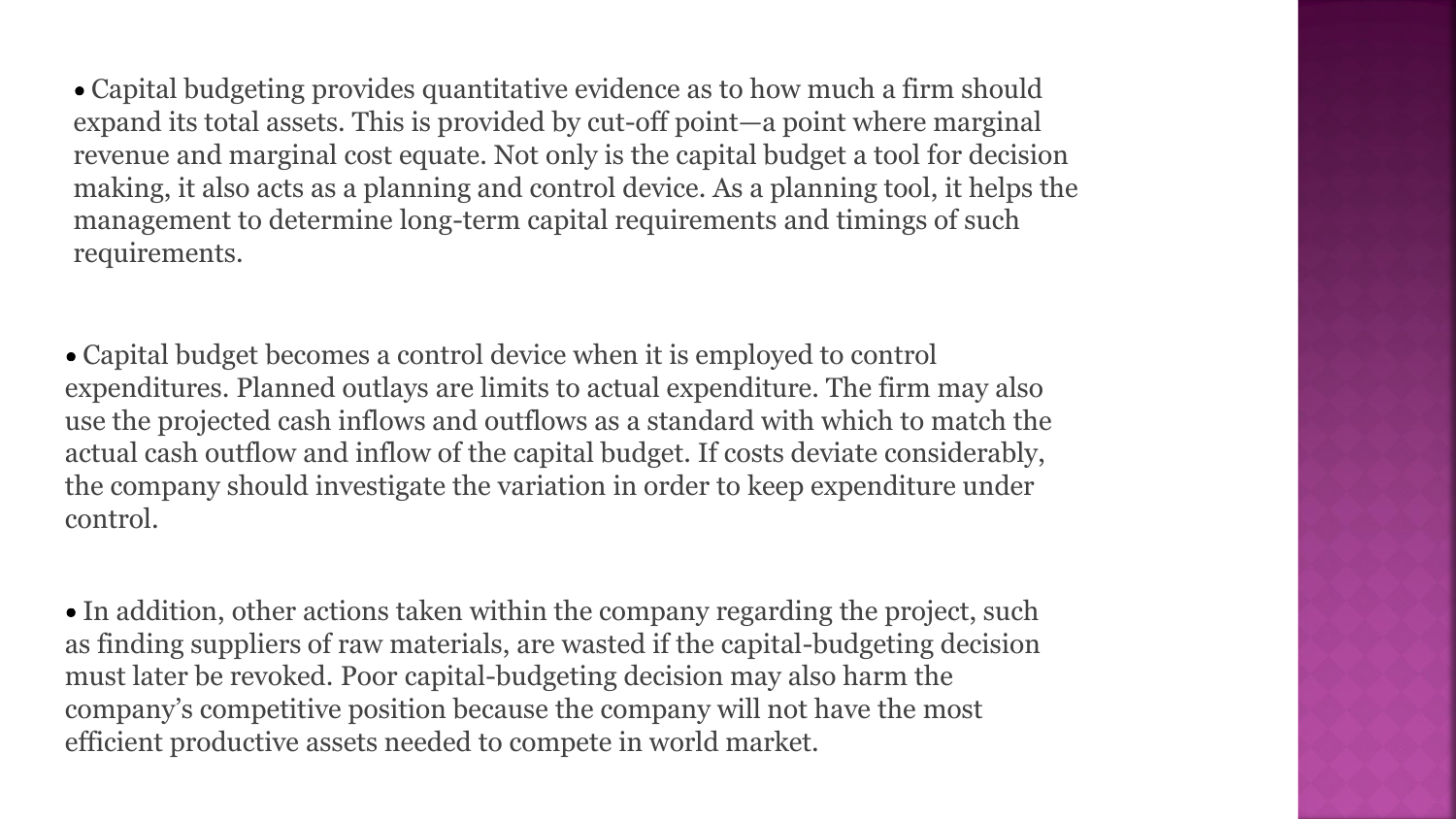# TECHNIQUE OF CAPITAL BUDGETING

Capital budgeting consists of various techniques used by managers such as:



All of the above techniques are based on the comparison of cash inflows and outflow of a project however they are substantially different in their approach.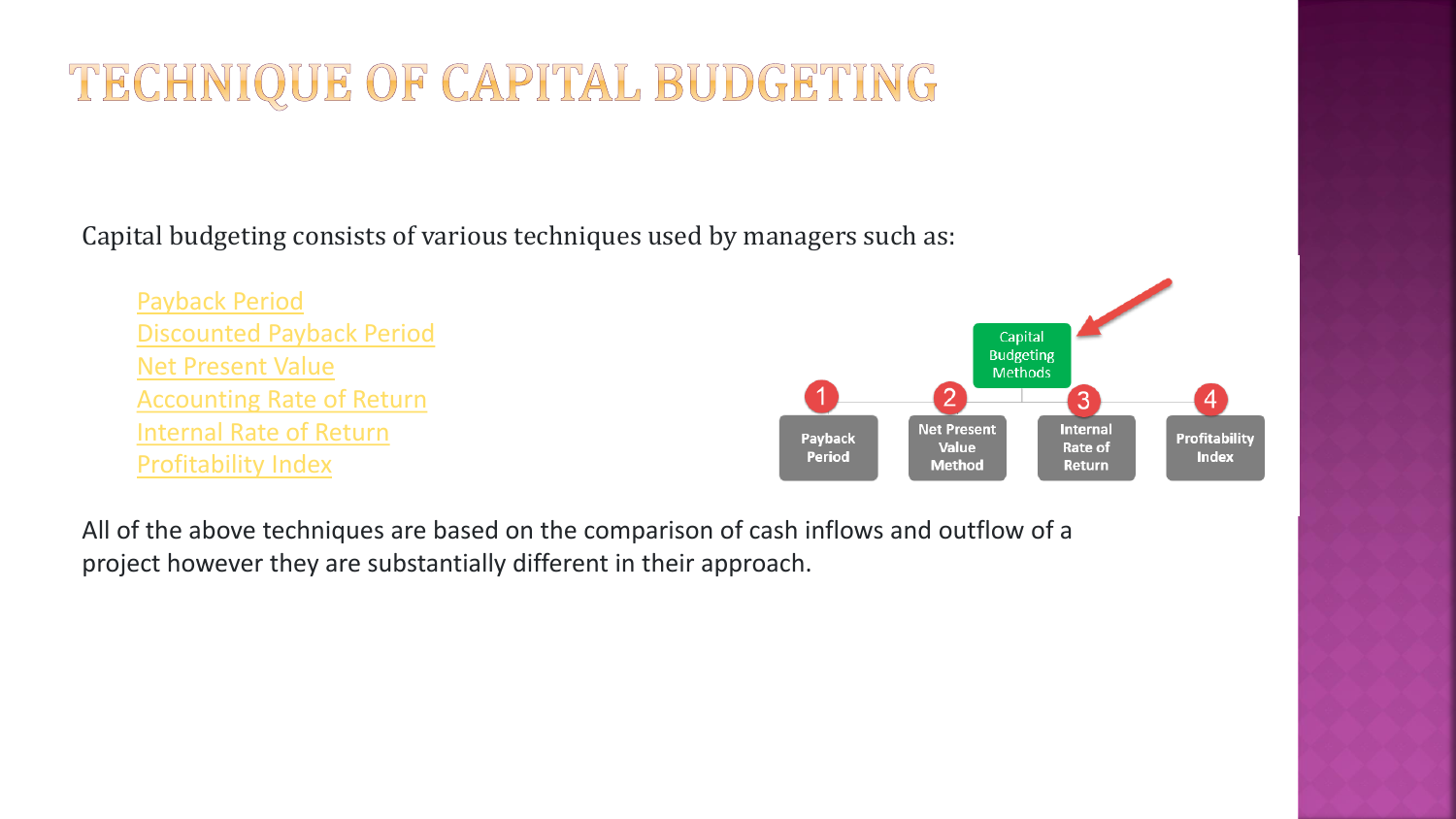A brief introduction to the above methods is given below:

Payback Period measures the time in which the initial cash flow is returned by the project. Cash flows are not discounted. Lower payback period is preferred.

Net Present Value (NPV) is equal to initial cash outflow less sum of discounted cash inflows. Higher NPV is preferred and an investment is only viable if its NPV is positive.

Accounting Rate of Return (ARR) is the profitability of the project calculated as projected total net income divided by initial or average investment. Net income is not discounted.

Internal Rate of Return (IRR) is the discount rate at which net present value of the project becomes zero. Higher IRR should be preferred.

Profitability Index (PI) is the ratio of present value of future cash flows of a project to initial investment required for the project.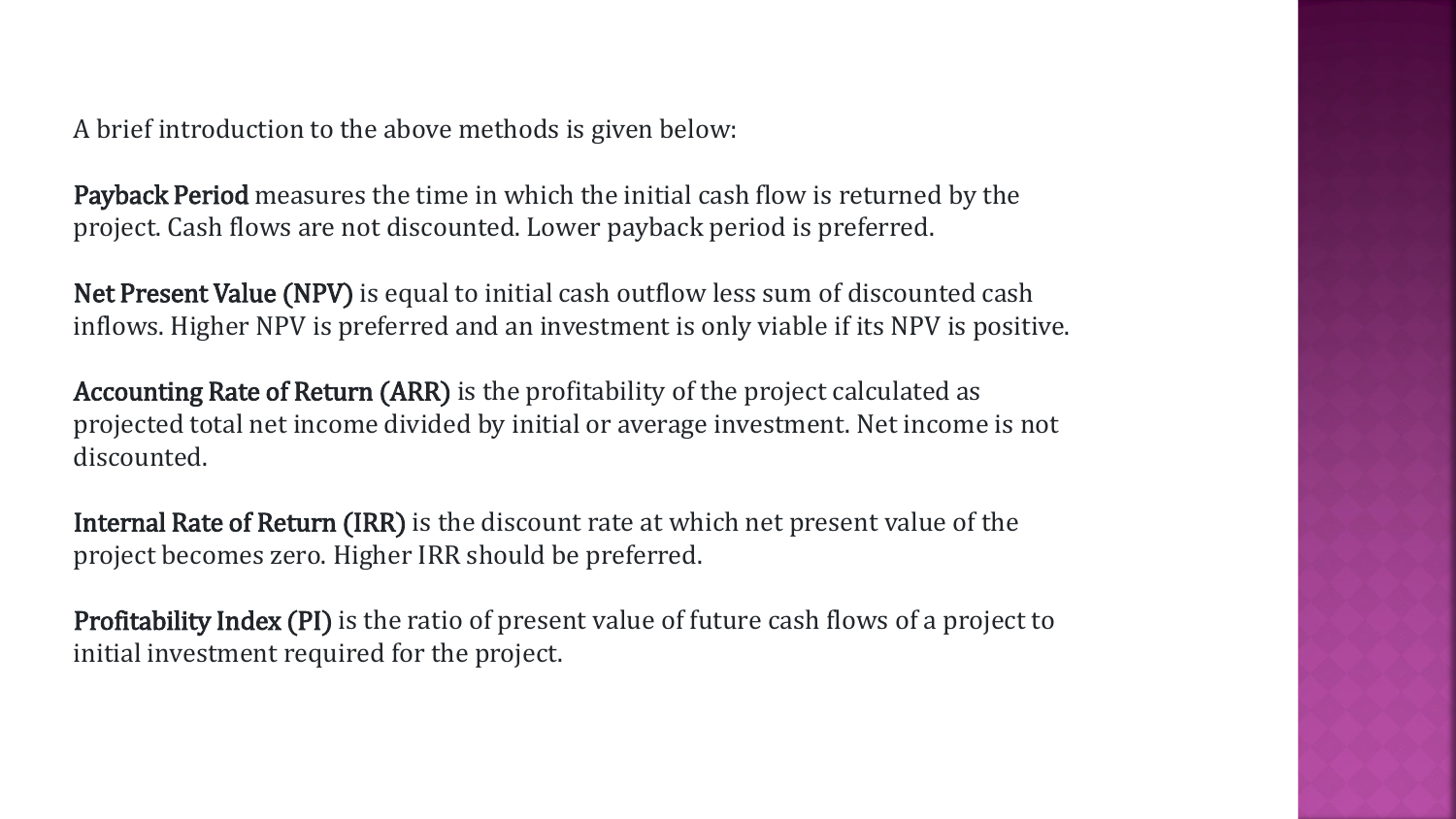Capital rationing is defined as the process of placing a limit on the extent of new projects or investments that a company decides to undertake. This is made possible by placing a much higher cost of capital for the consideration of the investments or by placing a ceiling on a particular proportion of a budget. A company might intend to implement capital rationing in scenarios where the past revenues generated through investments were not up to the mark.

## Understanding Capital Rationing:

Capital rationing is necessarily an approach of management in allocating the funds available across various opportunities of investment, thereby enhancing the bottom line of the company. The company will go on the accept the blend of projects that have the net present value (NPV) on the higher side. The primary intention of the capital rationing is to make sure that a company is not going to invest heavily in assets. With insufficient rationing, a company may go on to witness the returns provided by their investments going on the lower side and may even reach a scenario where the company enter the stage of financial insolvency.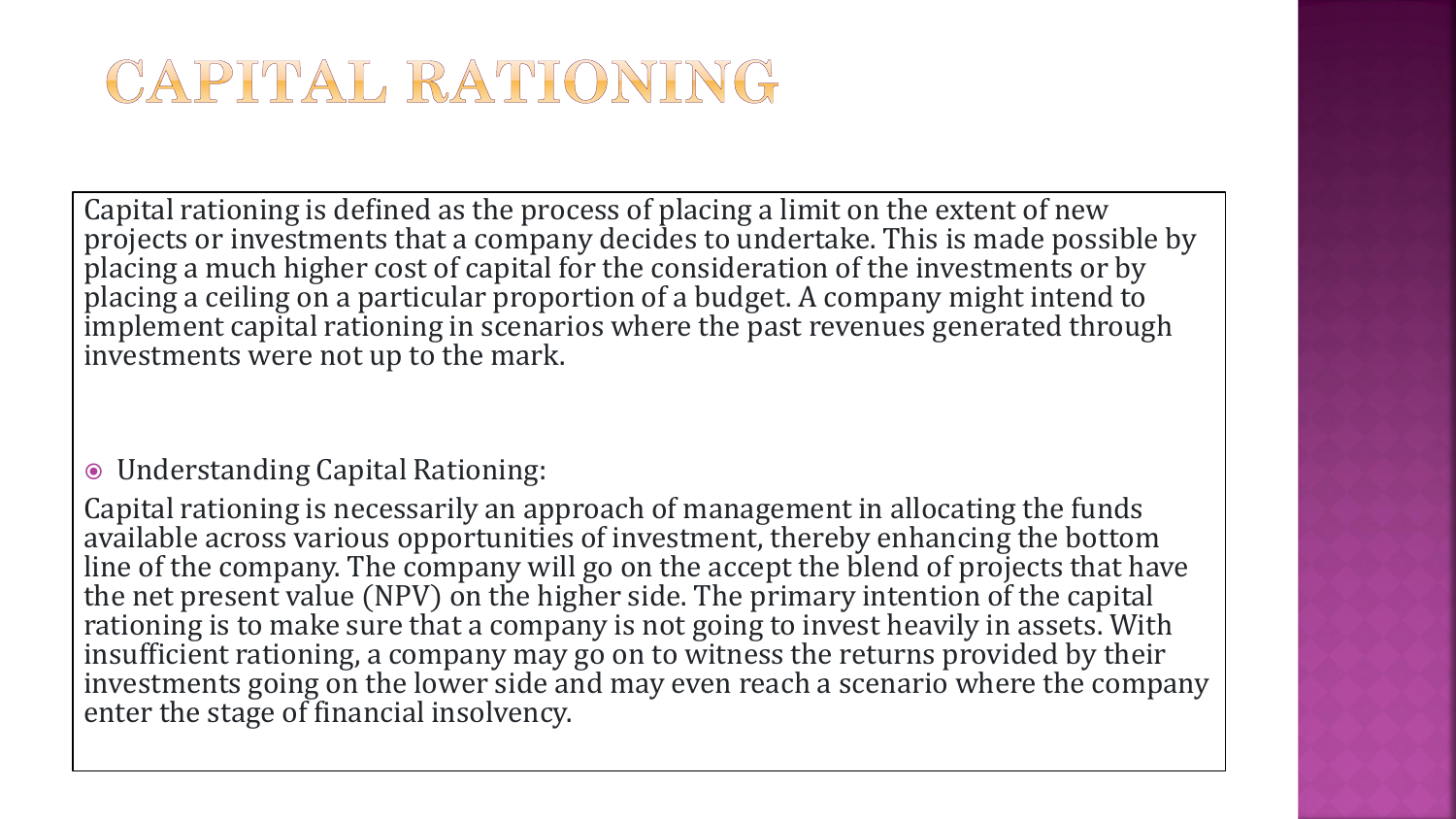

## Types of Rationing:

The first type of capital rationing is called as the hard capital rationing. This type of rationing happens if a company is having issues with raising excessive funds, either by means of debt or equity. The rationing happens from an external dependence in order to cut down on expenses and may result in the shortage of capital to raise enough money for projects in future.

The second kind of capital rationing, is referred to as the soft capital rationing. It is also called as the internal rationing. This happens because of the internal policies of an organisation. A company that is financially conservative will have a high required return on the capital invested in taking up projects in the coming days, thereby imposing self capital rationing.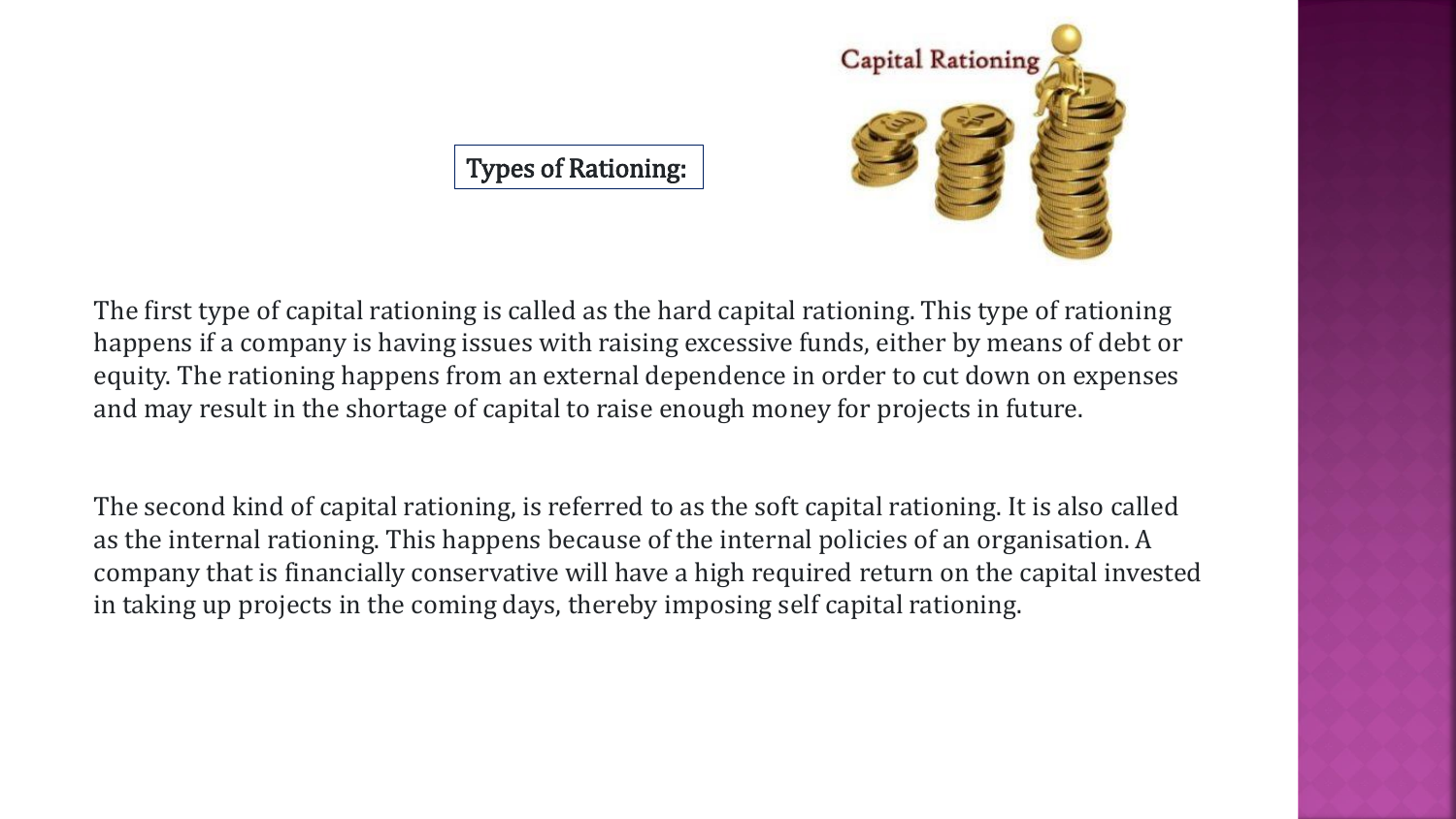# LEVERAGE

The word 'leverage', borrowed from physics, is frequently used in financial management. The object of application of which is made to gain higher financial benefits compared to the fixed charges payable, as it happens in physics i.e., gaining larger benefits by using lesser amount of force.

- In short, the term 'leverage' is used to describe the ability of a firm to use fixed cost assets or funds to increase the return to its equity shareholders. In other words, leverage is the employment of fixed assets or funds for which a firm has to meet fixed costs or fixed rate of interest obligation—irrespective of the level of activities attained, or the level of operating profit earned.
- Leverage occurs in varying degrees. The higher the degree of leverage, the higher is the risk involved in meeting fixed payment obligations i.e., operating fixed costs and cost of debt capital. But, at the same time, higher risk profile increases the possibility of higher rate of return to the shareholders.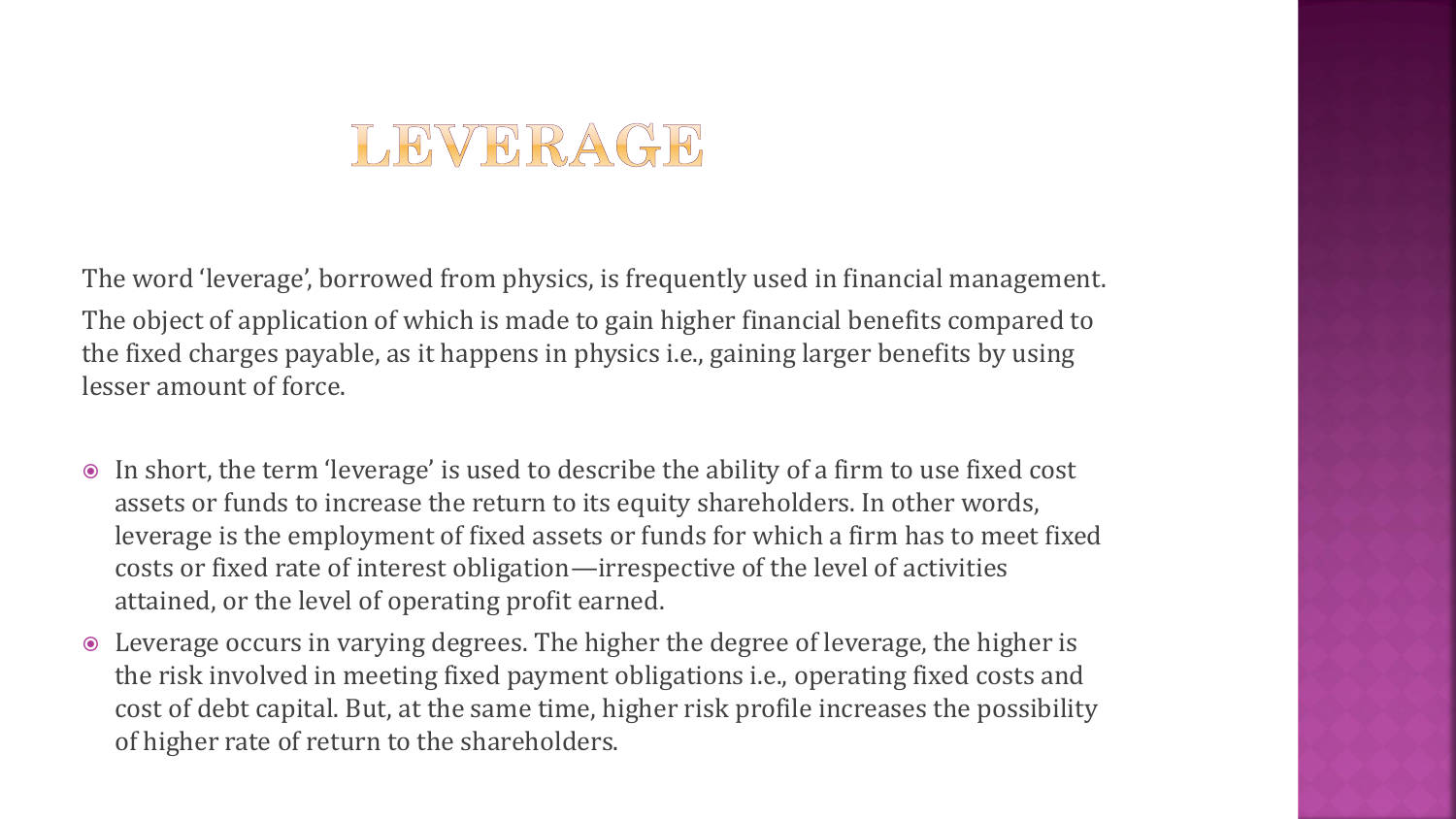Some definitions are given to have a clear idea about leverage:

# According to Ezra Solomon:

"Leverage is the ratio of net returns on shareholders equity and the net rate of return on capitalisation".

## According to J. C. Van Home:

"Leverage is the employment of an asset or funds for which the firm pays a fixed cost of fixed return."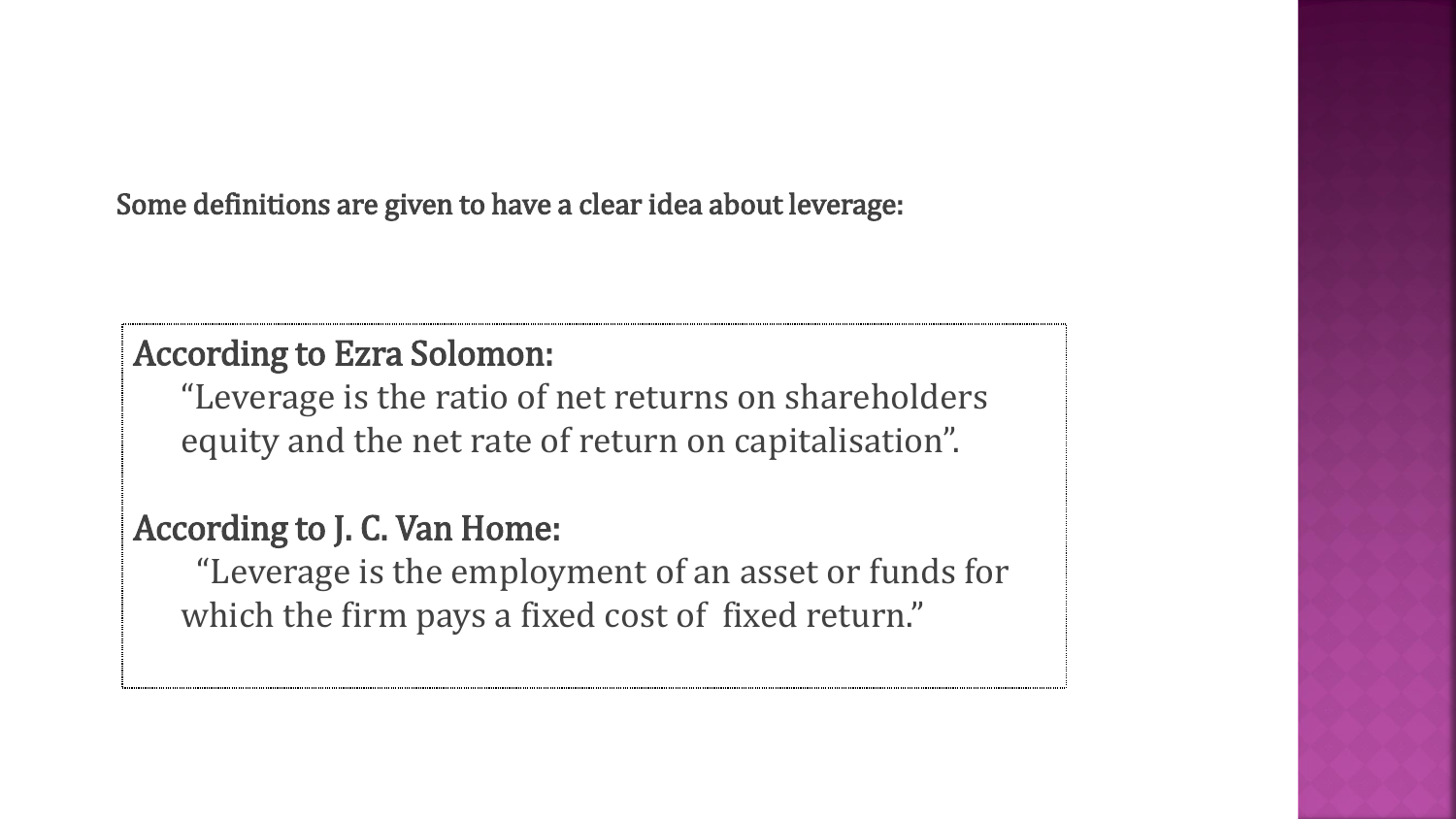# **TYPES OF LEVERAGE**

 Leverage are the three types: (i) Operating leverage (ii) Financial leverage and (iii) Combined leverage



#### Operating Leverage:

Operating leverage refers to the use of fixed operating costs such as depreciation, insurance of assets, repairs and maintenance, property taxes etc. in the operations of a firm. But it does not include interest on debt capital. Higher the proportion of fixed operating cost as compared to variable cost, higher is the operating leverage, and vice versa.